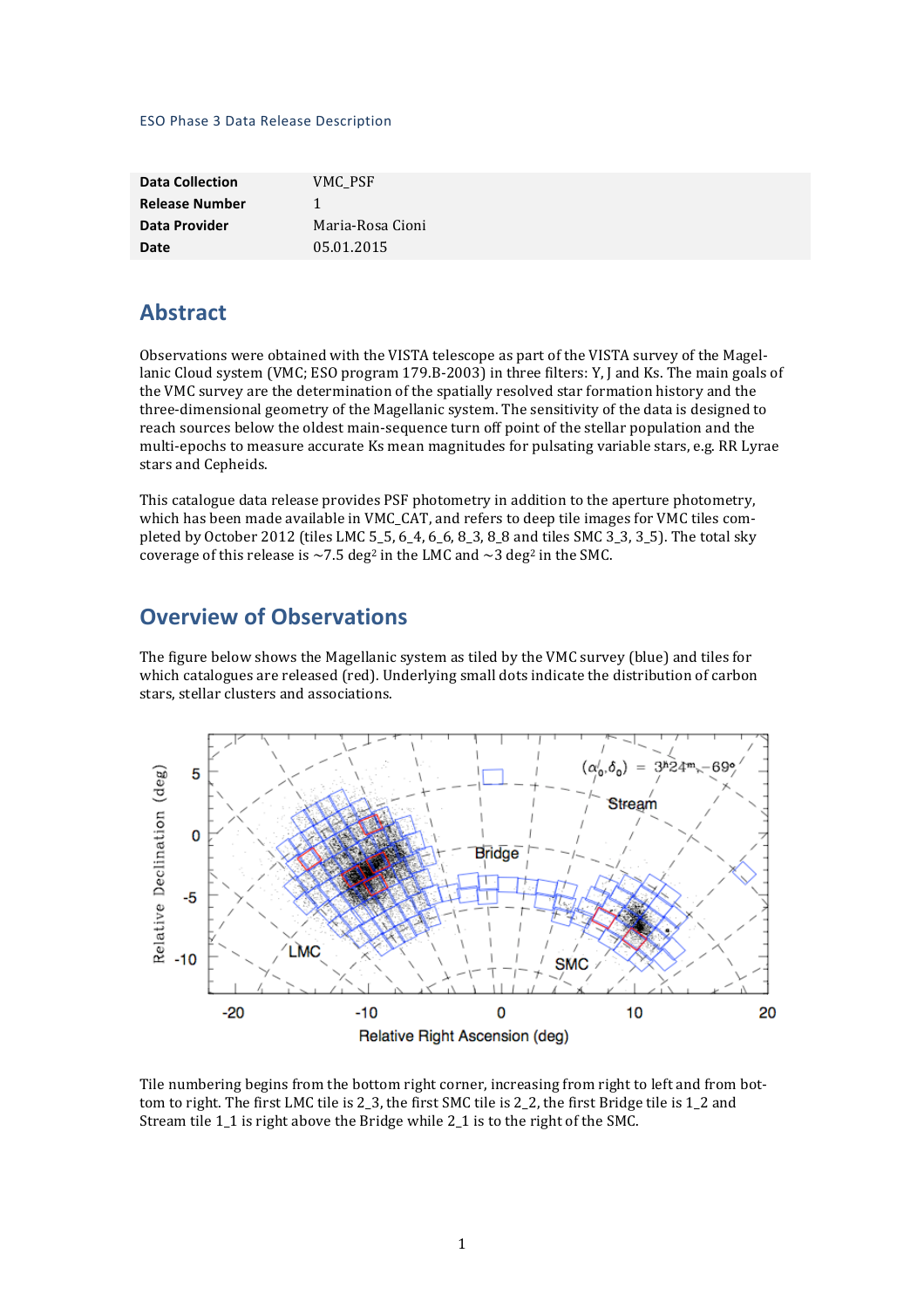# **Release Content**

This catalogue release covers five tiles in the Large Magellanic Cloud: LMC 5 5, 6 4, 6 6, 8 3 and 8<sub>\_</sub>8, as well as two tiles in the Small Magellanic Cloud: SMC 3<sub>\_</sub>3 and 3<sub>\_</sub>5.

LMC tiles were oriented with the Y axis more or less along the declination direction while for SMC tiles the Y axis is along the right ascension direction. Each tile covers about  $1.771 \text{ deg}^2$ where the central  $(1.475 \times 1.017)=1.501 \text{ deg}^2$  corresponds to the nominal depth of the survey and the remaining area to half the exposure time in each band.

Tile identification, number of records, size in Mby, limiting magnitude (PSFMAG) in Y, J and  $K_s$ corresponding to sources with photometric errors PSFMAG3ERR<0.1 mag are listed below.

| Tile           | Records | Mby   | v      |        | K <sub>S</sub> |
|----------------|---------|-------|--------|--------|----------------|
| <b>SMC 3_3</b> | 1631078 | 301.8 | 25.877 | 24.329 | 22.586         |
| <b>SMC 3_5</b> | 730556  | 135.2 | 26.844 | 23.311 | 23.217         |
| <b>LMC 5_5</b> | 2370316 | 438.6 | 23.325 | 23.607 | 22.012         |
| LMC 6_4        | 2529499 | 468   | 22.775 | 23.236 | 22.463         |
| LMC 6_6        | 2606518 | 482.3 | 23.387 | 23.138 | 21.775         |
| <b>LMC 8_3</b> | 1626833 | 301   | 23.606 | 22.966 | 22.348         |
| <b>LMC 8_8</b> | 1250668 | 231.5 | 24.679 | 23.782 | 22.313         |

## **Release Notes**

The data for this release were prepared by the Wide Field Astronomy Unit (WFAU) and the VMC team from images initially processed by the Cambridge Astronomy Survey Unit (CASU). In particular, the PSF photometry was created at the INAF, Padova Observatory (Italy).

The main processing steps are described in Cross et al. (2012, A&A 548, A119) and Cross et al. (2009, MNRAS 399, 1730). Deep tiles are produced only from data that meet the observing criteria for the VMC survey using the SWARP tool (Bertin et al. 2002 ASP Conf. Ser., 281, 228) and the PSF photometry was made using IRAF Daophot packages (Stetson, P.B., PASP, 99, 191).

The point spread function (PSF) detection was made separately in each Y, J and K<sub>s</sub> band, than the catalogues were correlated using a radial distance threshold of 1 arcsec. The uniformity of limited magnitude on the final deep tile is intrinsically dependent on differences in the detector sensitivity and stellar crowding.

The IAUNAME of sources in the PSF catalogues may not be unique. At this stage, sources in the overlap of tiles will appear with the same IAUNAME. Furthermore, the IAUNAME is rounded to two decimal points in arcsec, hence, it may be possible that two sufficiently close extractions result in two sources with the same IAUNAME.

The catalogues contain parameters that link the sources, extracted with PSF photometry, with those extracted with aperture photometry as in the VISTA Data Flow System pipeline. The SOUR-CEID parameter identifies sources in VMC\_CAT that correspond to sources in VMC\_PSF. Note that there can be more PSFIDs corresponding to the same SOURCEID. The DISTANCEMINS parameter indicates the distance in arcmin between the RA2000 and DEC2000 coordinates of a VMC\_CAT source and similar coordinates for a VMC\_PSF source.

The catalogues contain also the SHARP parameter for each band. SHARP is a measure of the difference between the observed width of the object and the width of the PSF model. Stars should have sharpness values of  $\sim$ 0.0, resolved objects sharpness values >0.0, and cosmic rays and similar blemishes sharpness values  $< 0.0$ .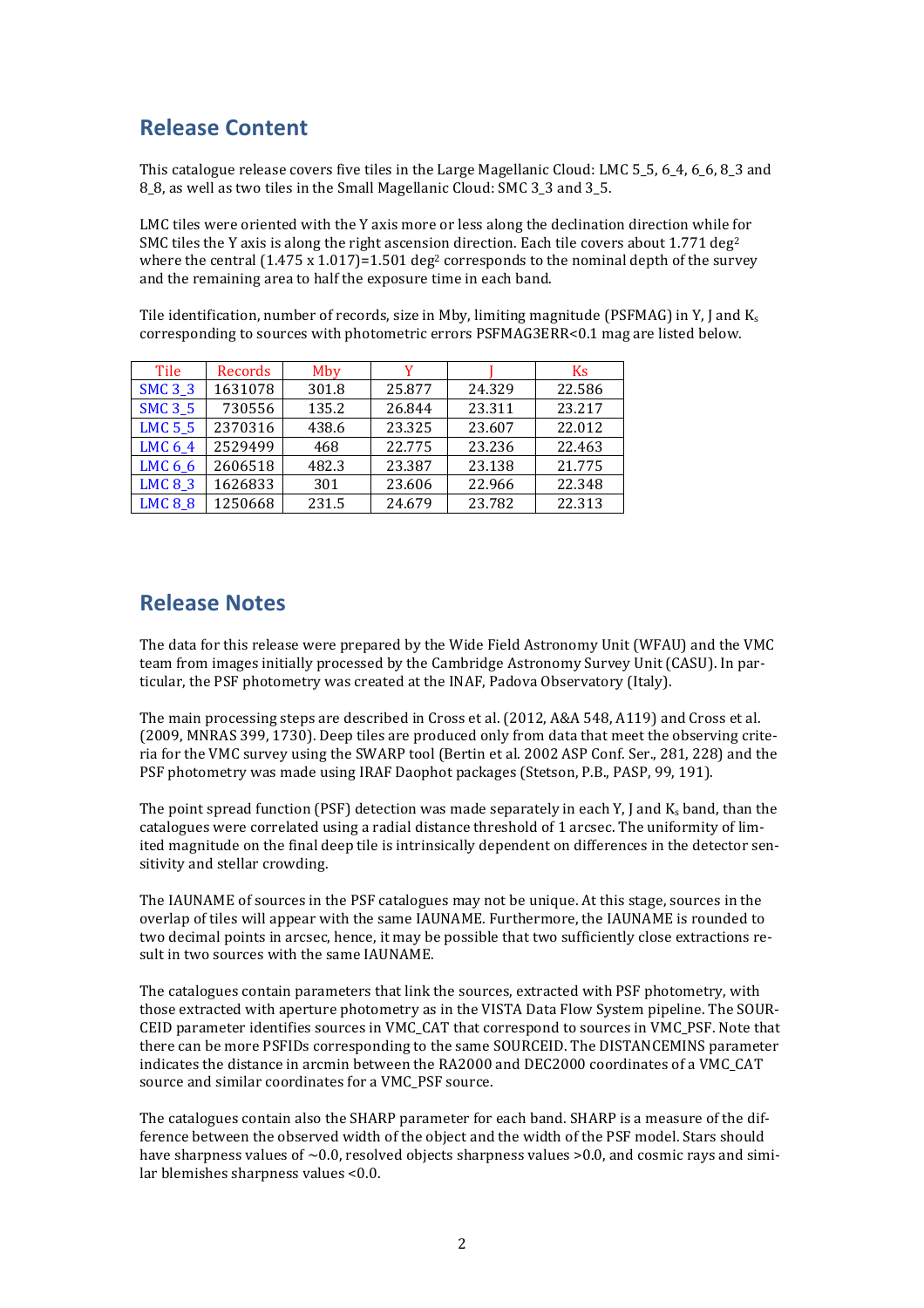### **Data Reduction and Calibration**

The procedures to reduce and calibrate the data are described in detail at: http://casu.ast.cam.ac.uk/surveys-projects/vista/technical/data-processing. 

In particular, catalogues were created from pawprint images that were not filtered for nebulosity with size of the order of 30 arcsec (Irwin 2010, UKIRT Newsletter 26, 14). This filtering process is, instead, applied by CASU prior to the creation of tile images.

The calibrated pawprint images were combined using SWARP to generate a uniform sky subtracted final deep tile image. Artifacts in the pawprint images were removed masking contaminated regions during the co-addition. The PSF in each detector on each pawprint image was normalized to a constant PSF reference model using a Fourier deconvolution technique before to combine them.

The deep multi-filter  $Y|K_s$  PSF catalogues were generated correlating the three filters PSF catalogues using a 1 arcsec maximum radius. The magnitudes were not corrected for reddening.

### **Data Quality**

The astrometric and photometric quality of the data is described in detail at *http://casu.ast.cam.ac.uk/surveys-projects/vista/technical*.

The SHARP parameter, listed in the catalogues, could be used to disentangle point-like sources. The efficiency of this parameter depends on the FWHM and S/N ratio of the image.

Compared to aperture photometry, the PSF photometry reaches sources on average 3 magnitudes fainter with uncertainties <0.1 mag. The magnitude difference may be larger in crowded stellar fields, especially in the Y-band, or smaller in less crowded fields and in the  $K_s$ -band.

| Tile           | <b>Filter</b> | 95%  | 90%  | 75%  | 50%  |
|----------------|---------------|------|------|------|------|
| <b>SMC 3_3</b> | Y             | 18.5 | 19.6 | 20.9 | 21.6 |
|                |               | 18.4 | 19.5 | 20.8 | 21.5 |
|                | Ks            | 17.9 | 19.1 | 20.4 | 20.8 |
| <b>SMC 3_5</b> | Y             | 21.1 | 21.6 | 21.9 | 22.3 |
|                |               | 20.6 | 21.4 | 21.8 | 22.1 |
|                | Ks            | 19.8 | 20.4 | 20.7 | 20.8 |
| <b>LMC 5_5</b> | Y             | 17.3 | 18.0 | 19.4 | 20.6 |
|                |               | 16.9 | 17.6 | 19.1 | 20.3 |
|                | Ks            | 16.3 | 17.1 | 18.7 | 19.9 |
| LMC 6_4        | Y             | 17.0 | 17.6 | 18.8 | 20.0 |
|                |               | 16.5 | 17.1 | 18.4 | 19.6 |
|                | Ks            | 15.8 | 16.5 | 17.9 | 19.3 |
| LMC 6_6        | Y             | 17.4 | 18.1 | 19.4 | 20.5 |
|                |               | 16.9 | 17.6 | 19.0 | 20.2 |
|                | Ks            | 16.4 | 17.2 | 18.8 | 20.0 |
| <b>LMC 8_3</b> | Y             | 19.3 | 20.2 | 21.2 | 21.9 |
|                |               | 19.2 | 20.0 | 21.0 | 21.6 |
|                | Ks            | 18.5 | 19.5 | 20.3 | 20.5 |
| <b>LMC 8_8</b> | Y             | 19.3 | 20.2 | 21.3 | 22.1 |
|                |               | 19.2 | 20.0 | 21.1 | 21.7 |
|                | Ks            | 18.5 | 19.5 | 20.3 | 20.6 |

The completeness of the catalogues was evaluated from artificial star tests.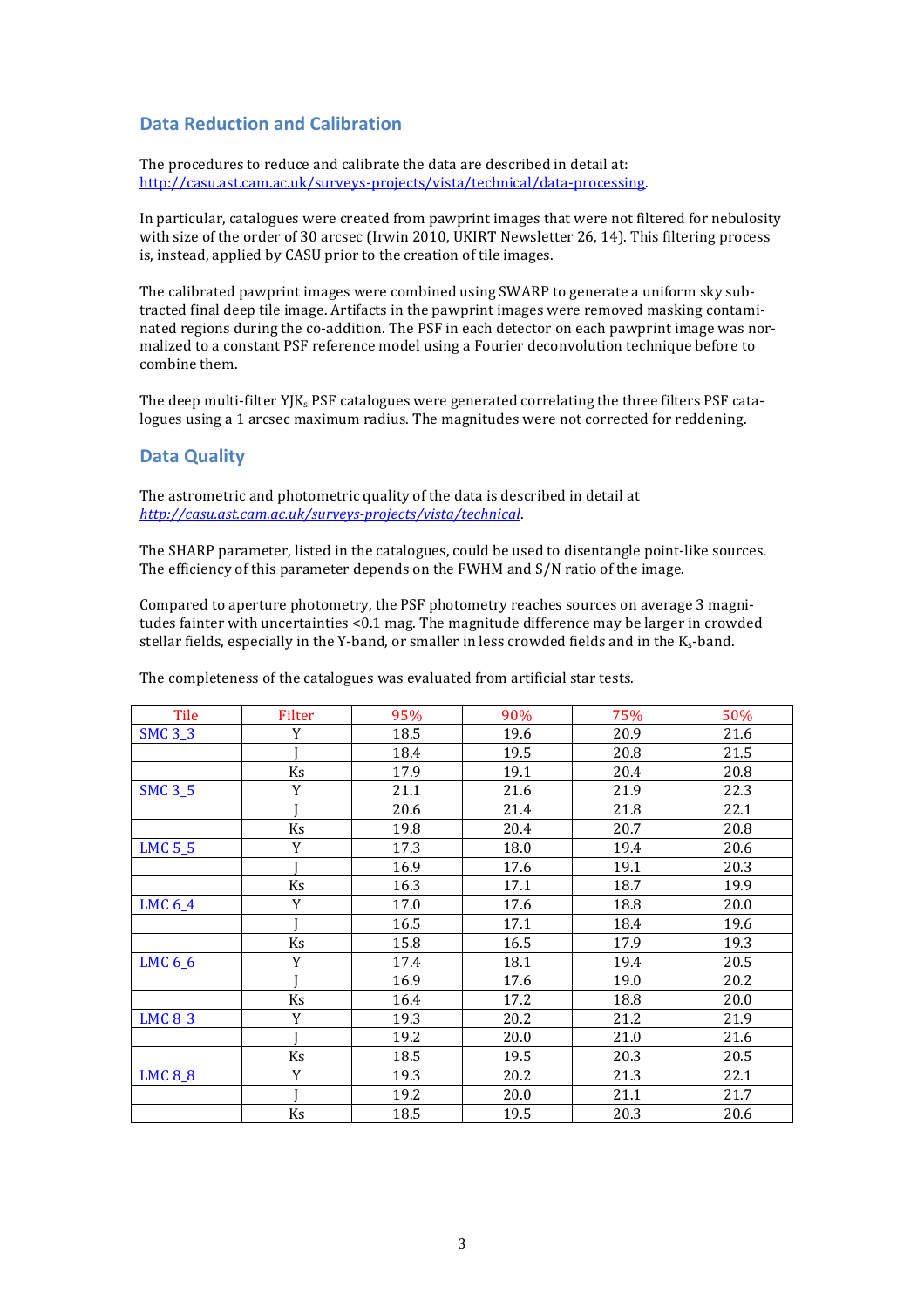### **Known issues**

These VISTA data may present the following issues, for which a full description is given in http://casu.ast.cam.ac.uk/surveys-projects/vista/technical/known-issues. A variable depth due to bad pixels in detectors #1, #4 and #16 as well as some bad rows. Point-like objects residuals of flatfielding, variable vignetting and spurious detections around bright stars. Some of these issues are recorded in the quality error bits flags assigned during post processing.

## **Data Format**

### **Files Types**

Seven PSF catalogues in  $YJK_s$ , one per tile, are released:

```
vmc_er3_00h44-074d12_yjks_psfCat_558345748487.fits
vmc_er3_01h27-074d00_yjks_psfCat_558345748486.fits
vmc er3_05h04-066d15_viks_psfCat_558345748481.fits
vmc_er3_05h12-069d16_yjks_psfCat_558345748483.fits
vmc_er3_05h24-070d48_yjks_psfCat_558345748485.fits
vmc_er3_05h37-069d22_yjks_psfCat_558345748484.fits
vmc_er3_05h59-066d20_yjks_psfCat_558345748482.fits
```
where the name is constructed as project\_release\_ra/dec\_bands\_typeofCat\_framesetID.fits and framesetID uniquely identifies the tile as follows:

558345748487 SMC 3 3 558345748486 SMC 3\_5 558345748481 LMC 8 3 558345748483 LMC 6 4 558345748485 LMC 5\_5 558345748484 LMC 6 6 558345748482 LMC 8\_8.

A MetaData file, ymc\_er3\_yjks\_psfCatMetaData.fits, accompanies the release. Its name refers to project\_release\_bands\_typeofCat.fits.

#### **Catalogue Columns**

PSF catalogues contain 33 columns listed below.

# Number; name; format; description

1; IAUNAME; 29A; IAU Name (not unique)

- 2; SOURCEID; K; UID of this merged detection as assigned by merge algorithm
- 3; DISTANCEMINS; E; Angular separation between neighbours
- 4; PSFID; K; UID of VMC PSF extracted objects
- 5; FIELDID; 8A; ID of field

6; CUEVENTID; J; UID of curation event giving rise to this record

7; RAY; D; PSF fit RA centre Y filter

8; DECY; D; PSF fit Dec centre Y filter

9; YPSFMAG; E; 3 pixels PSF fitting magnitude Y filter

10; YSFMAGERR; E; PSF error Y filter

11; YSHARP; E; PSF fitting shape parameter Y filter

12; RAJ; D; PSF fit RA centre J filter

13: DECI: D: PSF fit Dec centre I filter

14; JPSFMAG; E; 3 pixels PSF fitting magnitude I filter